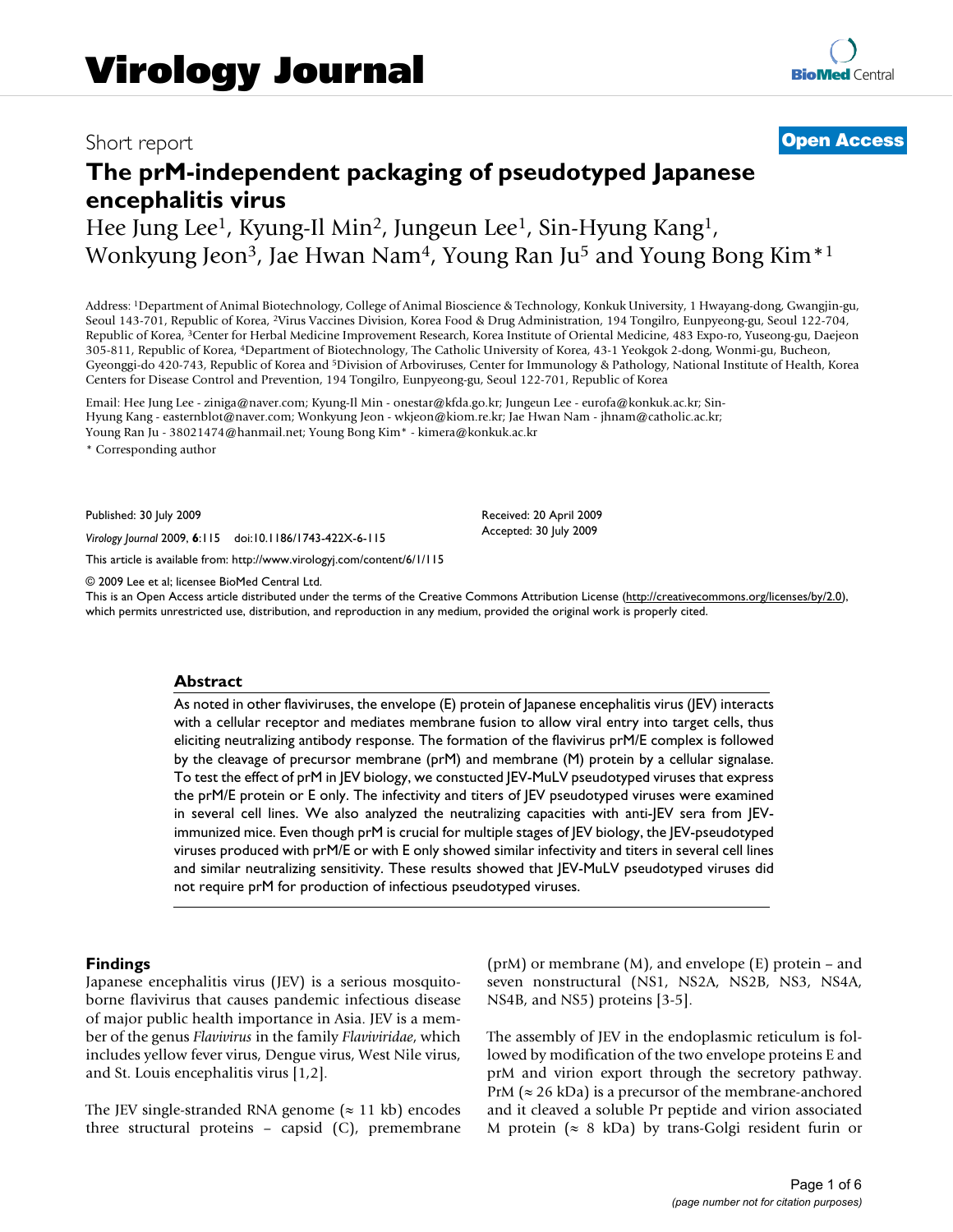related enzyme [6], resulting in two different forms of virion: the intracellular E- and prM-containing form, and the extracellular E- and M-containing form [3,7].

The E protein plays a major role in virus assembly, adhesion, receptor binding and membrane fusion, hemagglutination inhibition (HI), and induction of neutralizing antibodies (Nabs) [8-10]. Therefore, the E protein is the principal target of neutralization by specific antibodies against JEV infection [4,11]. E proteins of JEV expressed in different viral vector systems such as vaccinia virus, sindbis virus, and baculovirus have elicited high levels of neutralizing antibodies against JEV infection and have been tested as second generation JEV vaccines in mice [7,12- 14]. From these reports, it is unknown whether prM cleavage affects infectivity, E protein expression, or induction of neutralizing activity. A major function of prM was studied by blocking prM cleavage or by mutation of the conserved glycosylation motif of JEV prM [15]. Even though the direct role of prM during the viral replication was not elucidated [6], it has a crucial function in multiple stages of JEV biology.

We generated pseudotyped viruses containing the prM/E or E protein of the current JEV vaccine strains Nakayama-NIH (NK) and Beijing-1 (BJ). The DNA fragments encoding the E and prM/E regions were amplified by polymerase chain reaction (PCR) from the cDNA of the NK strain and BJ strain kindly supplied from the Department of Vaccine, KFDA, Korea. PCRs were performed using one of the two forward primers: for prM/E amplification, 5'-AATGA-**GAATTC**GACCATGTGGCTCGCAAGCTTGGC-3'; and for E amplification, 5'-GGTCGC**GAATTC**TGCAGGTTCAACT-GTCTGGGAGTG-3'. The reverse primer for both amplifications was 5'-ACCAATGTGCATGCTTAGCTCGA**GAATT C**CATTG-3'. Each primer had an *EcoR*I restriction site. To generate pHCMV-prM/E and pHCMV-E, the PCR products of prM/E and E were digested with *EcoR*I and subsequently cloned into pHCMV-G [16] digested with *EcoR*I (Figure 1).

Pseudotyped viruses encoding prM/E or E of JEV NK and BJ strain were produced as previously described [17]. Briefly, TELCeB6 cells, a MuLV packaging cell line [18], were transfected with pHCMV-E or pHCMV-prM/E by a calcium phosphate method. After overnight incubation, the culture medium was replaced, and the cells were incubated for two additional days. The supernatants containing pseudotyped viruses were harvested by low speed centrifugation  $(1,500 \times g, 5 \text{ min})$  to remove cell debris.

Figure 2 shows the expression of the E proteins from each pseudotyped JEV constructs by western blot analysis using anti-JEV (Nakayama) sera. The envelope genes of the NK and BK strains were expressed well in cell culture supernatants and lysates. Similar amounts of E proteins were expressed in NK and BJ transfected cells.

The JEV-pseudotyped viruses expressing prM-E and E were properly processed and released into the culture media



Figure 1

**Construction of JEV pHCMV-prM/E and pHCMV-E**. Four plasmids were produced: pHCMV-prM/E (NK or BJ) and pHCMV-E (NK or BJ).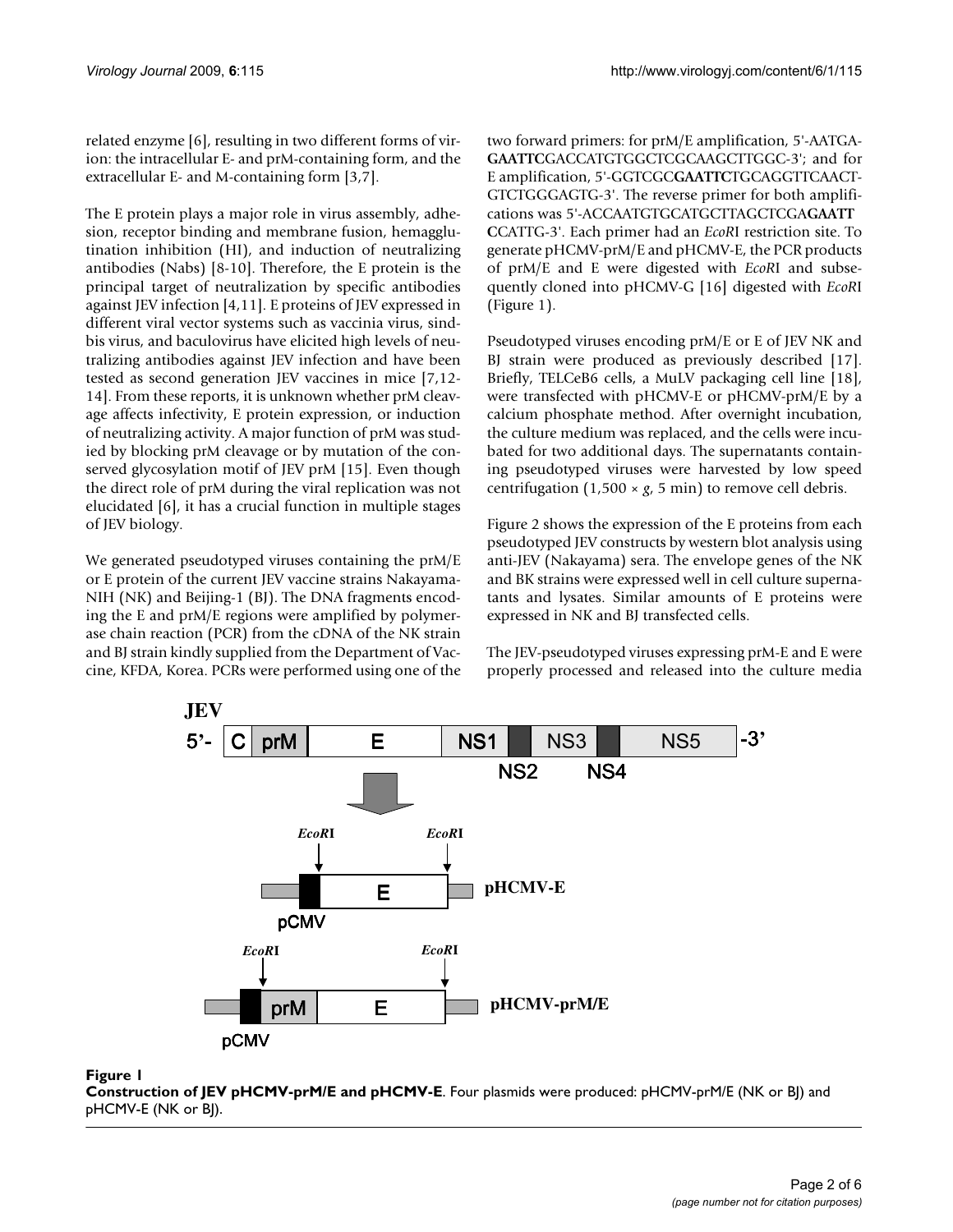

#### **Figure 2**

**Expression of JEV envelope (E) protein**. Cell lysate and culture media of JEV-pseudotyped viruses were subjected to SDS-PAGE. JEV-E proteins were detected by western blotting using sera from mice immunized with JEV (Nakayama-NIH strain). The bands show the JEV-E protein (53 kDa) in cell lysates and culture supernatants. Non-transfected TELCeB6 cells were used as a negative control.

with similar levels of expression. However prM-E polyprotein bands were not detected despite many attempts. To check the expression of the *prM/Env* gene during pseudotyped virus formation, we performed reverse transcription (RT)-PCR. Figure 3 shows the amplified JEV *prM/Env* (2062 bp), *Env* (1501 bp) transcripts in transfected TELCeB6 cells. We assumed that the cleavage of the prM protein is too rapid to detect with prM/E polyprotein and our sera from JEV-immunized mice did not contain the prM antibodies.



### **Figure 3**

**Expression of JEV** *prM* **and** *Env* **genes in TELCeB6 cells**. TELCeB6 cells were transfected with pHCMV-prM/E and pHCMV-E of each of NK and BJ strains. RT-PCR products of the indicated size were amplified from total RNA samples extracted from TELCeB6 cells. The products correspond to 2 Kb of *prM* (amplified by prM/E primer) and 1.5 Kb of *Env* (amplified by E primer). The molecular marker (Kb) is shown on the left.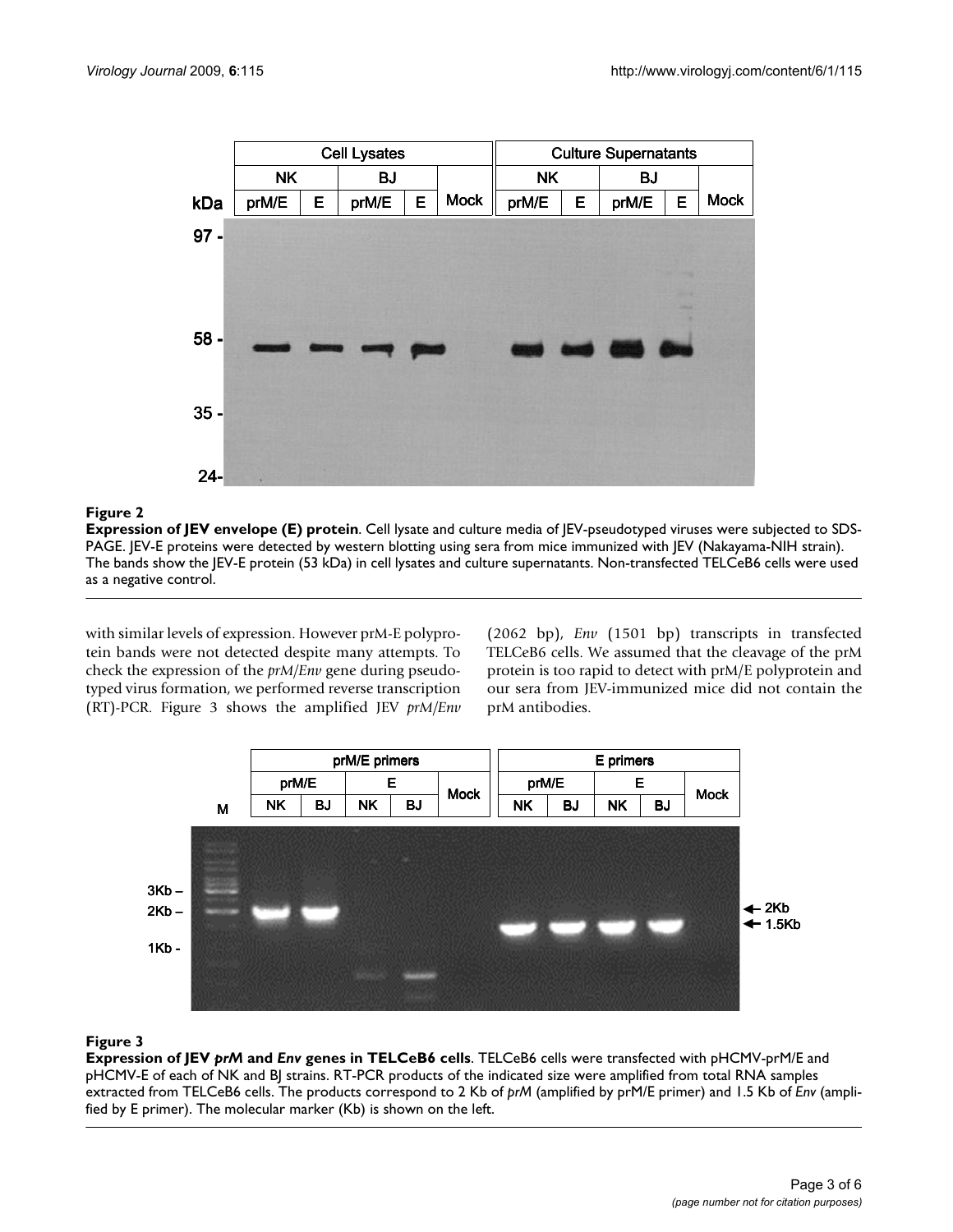To test the effect of prM on pseudotyped viral infectivity and viral titer, infection tests with the pseudotyped viruses were carried out in in 96-well plates with Vero, PK15, CRFK, NIH3T3, HeLa, 293T, BHK-21, MDCK, and HOS cells. Four kinds of pseudotyped JEVs were added to the host cells and incubated at  $37^{\circ}$ C in a 5% CO<sub>2</sub> incubator for 36 hours. All infections were done in triplicate. After Xgal staining, JEV pseudotyped virus-infected cells appeared blue. This resulted from integration of the MuLV pseudovirus genome encoding β-galactosidase. These cells were counted as an infectious unit. All JEV pseudotyped viruses could infect PK15, CRFK, NIH3T3, HeLa, 293T, BHK-21, Vero, and MDCK cells, but not HOS cells (Table 1).

The titers of pseudotyped viruses were comparable to the infectivity of JEV in each host cell line. JEV pseudotyped virus with E or prM/E (both NK and BJ strain) could efficiently infect several cell lines, with typical titers between  $1.14 \times 10^2$  and  $1.36 \times 10^5$  infectious units (IFU)/mL. From Table 1, viruses pseudotyped with prM/E exhibited infectivity similar to those pseudotyped with E only. This showed that the infectivity and titer of JEV pseudotyped virus is not affected by prM deletion.

Neutralizing sensitivity was tested with JEV-immunized immune sera, which was supplied by the Catholic University of Korea, to check the effect of prM on pseudotyped JEV antigens. As previously described [17], neutralization assays were carried out with Vero cells in triplicate. Approximately 100 IFU/mL of pseudotyped viruses were incubated with 10-fold diluted sera from mice immunized with JEV for 1 h at 37°C, and the mixture was subsequently added to Vero cells. After 2 days of incubation, virus infection was monitored by X-gal staining as described above. The neutralizing sensitivity was expressed as virus reduction by neutralizing antibodies.

Figure 4 shows the reduction of pseudotyped JEVs by neutralization with homologous and heterologous sera. A high neutralization was observed with 1:10 diluted serum. In contrast, no neutralizing activity was detected in the normal mouse serum (reduction was less than 30%). The neutralization by homologous sera was more complete than that by heterologous sera. However, there was no significant difference between pseudotyped JEV prM/ Env and Env.

In summary, we generated pseudotyped JEVs that express prM/E or E proteins from two JEV vaccine strains NK and BJ. All four JEV pseudotyped viruses efficiently infected several cell lines and were neutralized by sera from JEVimmunized mice. The main purpose of generating JEV pseudotyped virus was to devise a safe and rapid assay system to assess neutralizing antibodies by avoiding the use of infectious, replication-competent JEVs in a Biosafety Level 3 laboratory. The titer of the four JEV pseudotyped viruses was greater than 104 IFU/ml. This confirmed the possibility of mass-producing viruses to conduct neutralization assays with Vero and CRFK cells. Even though a crucial function of prM in assembly and maturation of flaviviruses has been reported, the two types of JEV-MuLV pseudotyped virus that respectively express the E or prM/ E proteins were found to have no significant difference in the level of transcription and the extent of protein expression, infectivity, titer, and neutralization sensitivity.

### **Competing interests**

The authors declare that they have no competing interests.

#### **Authors' contributions**

HJL, JW, YRJ, YBK participated in the design of the study, HJL, JL, SHK performed the experiments, KIM and JHN provided key reagents, and HJL and YBK edited and approved the final manuscript.

|                      | Infectious units/ml (IFU/ml) |              |              |              |                  |              |              |     |  |
|----------------------|------------------------------|--------------|--------------|--------------|------------------|--------------|--------------|-----|--|
|                      |                              | Host cell    |              |              |                  |              |              |     |  |
| JEV pseudotyed virus | Vero                         | BHK-21       | HeLa         | <b>CRFK</b>  | PK <sub>15</sub> | 293T         | <b>MDBK</b>  | HOS |  |
| NK prM/E             | $4.09 * 104$                 | $7.46 * 103$ | $4.08 * 103$ | $9.74 * 104$ | $1.33 * 103$     | $1.14 * 102$ | $2.08 * 102$ | 0   |  |
| NK E                 | $4.25 * 104$                 | $7.58 * 103$ | $4.12 * 103$ | $1.20 * 105$ | $1.09 * 103$     | $1.32 * 102$ | $2.11 * 102$ | 0   |  |
| BJ prM/E             | $4.12 * 104$                 | $7.76 * 103$ | $4.35 * 103$ | $1.02 * 105$ | $1.82 * 103$     | $2.04 * 102$ | $2.08 * 102$ | 0   |  |
| BJ E                 | $4.83*104$                   | $7.91 * 103$ | $4.29 * 103$ | $1.36*105$   | $2.90 * 103$     | $2.05 * 102$ | $2.23 * 102$ | 0   |  |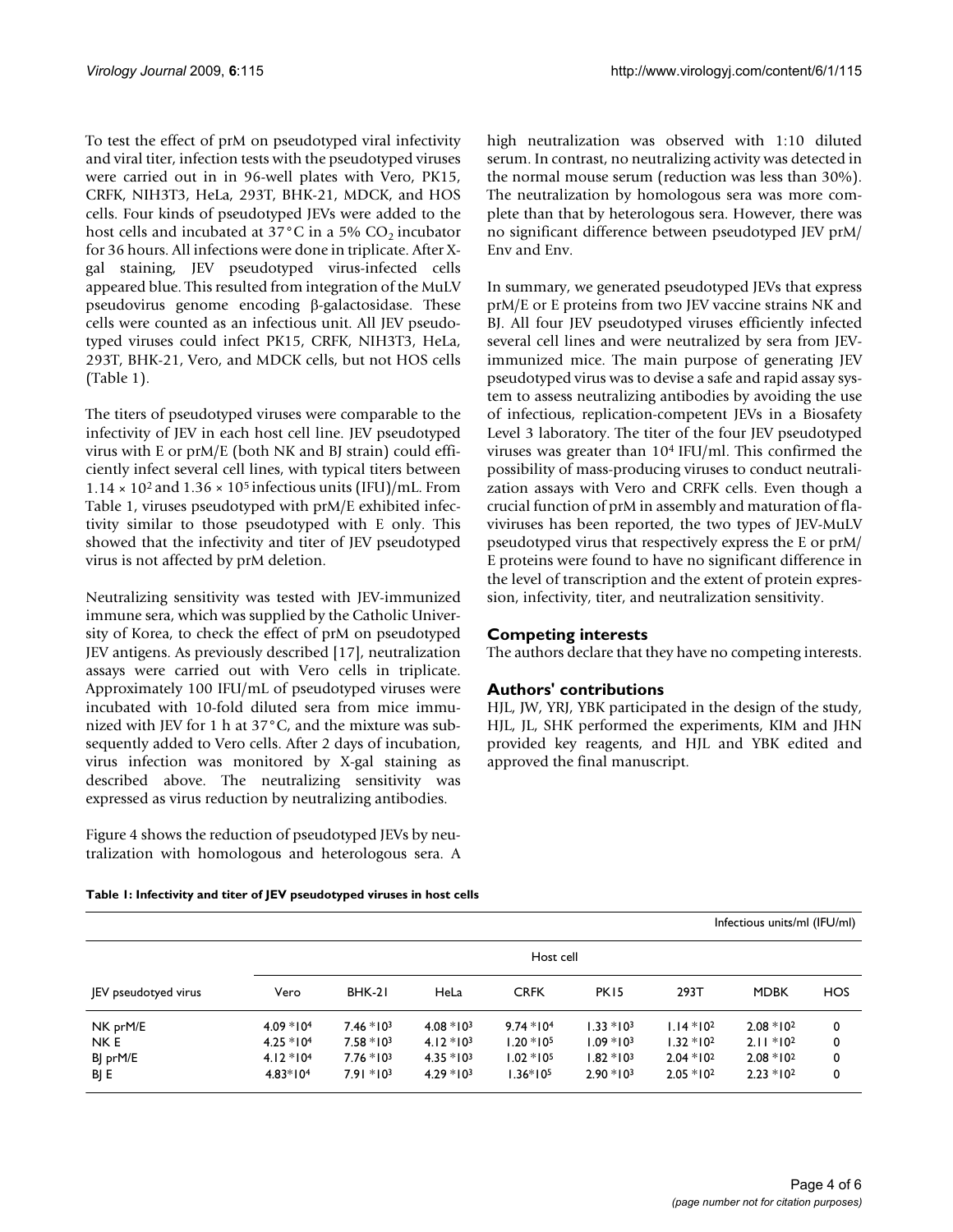

#### **Figure 4**

**Neutralizing assay with JEV pseudotyped viruses**. Four different JEV-pseudotyped viruses (NK-prM/E, dark grey; NK-E, black; BJ-prM/E, white; BJ-E, light grey) were incubated with sera from mice immunized with JEV-NK strain or JEV-BJ strain. Neutralizations were determined with 1:10 diluted serum.

#### **Acknowledgements**

This work was supported by a grant (20070501034009) from BioGreen 21 Program, Rural Development Administration and a Agricultural R&D Promotion Center, Ministry for Agriculture, Forestry and Fisheries, (608001- 5), and a grant [K09040] from the Korea Institute of Oriental Medicine, Republic of Korea.

#### **References**

- 1. Kuno G, Chang GJ, Tsuchiya KR, Karabatsos N, Cropp CB: **[Phylog](http://www.ncbi.nlm.nih.gov/entrez/query.fcgi?cmd=Retrieve&db=PubMed&dopt=Abstract&list_uids=9420202)[eny of the genus Flavivirus.](http://www.ncbi.nlm.nih.gov/entrez/query.fcgi?cmd=Retrieve&db=PubMed&dopt=Abstract&list_uids=9420202)** *J Virol* 1998, **72:**73-83.
- 2. Venugopal K, Gould EA: **[Towards a new generation of flavivirus](http://www.ncbi.nlm.nih.gov/entrez/query.fcgi?cmd=Retrieve&db=PubMed&dopt=Abstract&list_uids=7975848) [vaccines.](http://www.ncbi.nlm.nih.gov/entrez/query.fcgi?cmd=Retrieve&db=PubMed&dopt=Abstract&list_uids=7975848)** *Vaccine* 1994, **12:**966-975.
- 3. Yasuda A, Kimura-Kuroda J, Ogimoto M, Miyamoto M, Sata T, Sato T, Takamura C, Kurata T, Kojima A, Yasui K: **[Induction of protective](http://www.ncbi.nlm.nih.gov/entrez/query.fcgi?cmd=Retrieve&db=PubMed&dopt=Abstract&list_uids=2159544) [immunity in animals vaccinated with recombinant vaccinia](http://www.ncbi.nlm.nih.gov/entrez/query.fcgi?cmd=Retrieve&db=PubMed&dopt=Abstract&list_uids=2159544) viruses that express PreM and E glycoproteins of Japanese [encephalitis virus.](http://www.ncbi.nlm.nih.gov/entrez/query.fcgi?cmd=Retrieve&db=PubMed&dopt=Abstract&list_uids=2159544)** *J Virol* 1990, **64:**2788-2795.
- 4. Kaur R, Vrati S: **[Development of a recombinant vaccine against](http://www.ncbi.nlm.nih.gov/entrez/query.fcgi?cmd=Retrieve&db=PubMed&dopt=Abstract&list_uids=12907387) [Japanese encephalitis.](http://www.ncbi.nlm.nih.gov/entrez/query.fcgi?cmd=Retrieve&db=PubMed&dopt=Abstract&list_uids=12907387)** *J Neurovirol* 2003, **9:**421-431.
- 5. Wu SC, Lian WC, Hsu LC, Liau MY: **[Japanese encephalitis virus](http://www.ncbi.nlm.nih.gov/entrez/query.fcgi?cmd=Retrieve&db=PubMed&dopt=Abstract&list_uids=9498615) [antigenic variants with characteristic differences in neutrali](http://www.ncbi.nlm.nih.gov/entrez/query.fcgi?cmd=Retrieve&db=PubMed&dopt=Abstract&list_uids=9498615)**[zation resistance and mouse virulence.](http://www.ncbi.nlm.nih.gov/entrez/query.fcgi?cmd=Retrieve&db=PubMed&dopt=Abstract&list_uids=9498615) **51:**173-181.
- 6. Keelapang P, Sriburi R, Supasa S, Panyadee N, Songjaeng A, Jairungsri A, Puttikhunt C, Kasinrerk W, Malasit P, Sittisombut N: **[Alterations](http://www.ncbi.nlm.nih.gov/entrez/query.fcgi?cmd=Retrieve&db=PubMed&dopt=Abstract&list_uids=14963133) [of pr-M cleavage and virus export in pr-M junction chimeric](http://www.ncbi.nlm.nih.gov/entrez/query.fcgi?cmd=Retrieve&db=PubMed&dopt=Abstract&list_uids=14963133) [dengue viruses.](http://www.ncbi.nlm.nih.gov/entrez/query.fcgi?cmd=Retrieve&db=PubMed&dopt=Abstract&list_uids=14963133)** *J Virol* 2004, **78:**2367-2381.
- 7. Konishi E, Fujii A, Mason PW: **[Generation and characterization](http://www.ncbi.nlm.nih.gov/entrez/query.fcgi?cmd=Retrieve&db=PubMed&dopt=Abstract&list_uids=11160724) [of a mammalian cell line continuously expressing Japanese](http://www.ncbi.nlm.nih.gov/entrez/query.fcgi?cmd=Retrieve&db=PubMed&dopt=Abstract&list_uids=11160724) [encephalitis virus subviral particles.](http://www.ncbi.nlm.nih.gov/entrez/query.fcgi?cmd=Retrieve&db=PubMed&dopt=Abstract&list_uids=11160724)** *J Virol* 2001, **75:**2204-2212.
- 8. Chen HW, Pan CH, Liau MY, Jou R, Tsai CJ, Wu HJ, Lin YL, Tao MH: **[Screening of protective antigens of Japanese encephalitis](http://www.ncbi.nlm.nih.gov/entrez/query.fcgi?cmd=Retrieve&db=PubMed&dopt=Abstract&list_uids=10559329) virus by DNA immunization: a comparative study with con[ventional viral vaccines.](http://www.ncbi.nlm.nih.gov/entrez/query.fcgi?cmd=Retrieve&db=PubMed&dopt=Abstract&list_uids=10559329)** *J Virol* 1999, **73:**10137-10145.
- 9. Kurane I: **[Immune responses to Japanese encephalitis virus.](http://www.ncbi.nlm.nih.gov/entrez/query.fcgi?cmd=Retrieve&db=PubMed&dopt=Abstract&list_uids=12083002)** *Curr Top Microbiol Immunol* 2002, **267:**91-103.
- 10. Mason PW, Dalrymple JM, Gentry MK, McCown JM, Hoke CH, Burke DS, Fournier MJ, Mason TL: **[Molecular characterization of a neu](http://www.ncbi.nlm.nih.gov/entrez/query.fcgi?cmd=Retrieve&db=PubMed&dopt=Abstract&list_uids=2549181)[tralizing domain of the Japanese encephalitis virus structural](http://www.ncbi.nlm.nih.gov/entrez/query.fcgi?cmd=Retrieve&db=PubMed&dopt=Abstract&list_uids=2549181) [glycoprotein.](http://www.ncbi.nlm.nih.gov/entrez/query.fcgi?cmd=Retrieve&db=PubMed&dopt=Abstract&list_uids=2549181)** *J Gen Virol* 1989, **70(Pt 8):**2037-2049.
- 11. Kojima A, Yasuda A, Asanuma H, Ishikawa T, Takamizawa A, Yasui K, Kurata T: **[Stable high-producer cell clone expressing virus-like](http://www.ncbi.nlm.nih.gov/entrez/query.fcgi?cmd=Retrieve&db=PubMed&dopt=Abstract&list_uids=12885894) [particles of the Japanese encephalitis virus e protein for a](http://www.ncbi.nlm.nih.gov/entrez/query.fcgi?cmd=Retrieve&db=PubMed&dopt=Abstract&list_uids=12885894) [second-generation subunit vaccine.](http://www.ncbi.nlm.nih.gov/entrez/query.fcgi?cmd=Retrieve&db=PubMed&dopt=Abstract&list_uids=12885894)** *J Virol* 2003, **77:**8745-8755.
- 12. Wu HH, Chen CT, Lin YL, Lee ST: **[Sub-fragments of the enve](http://www.ncbi.nlm.nih.gov/entrez/query.fcgi?cmd=Retrieve&db=PubMed&dopt=Abstract&list_uids=14741175)[lope gene are highly protective against the Japanese](http://www.ncbi.nlm.nih.gov/entrez/query.fcgi?cmd=Retrieve&db=PubMed&dopt=Abstract&list_uids=14741175) encephalitis virus lethal infection in DNA priming [boosting immunization strategies.](http://www.ncbi.nlm.nih.gov/entrez/query.fcgi?cmd=Retrieve&db=PubMed&dopt=Abstract&list_uids=14741175)** *Vaccine* 2004, **22:**793-800.
- 13. Zhao Z, Wakita T, Yasui K: **[Inoculation of plasmids encoding](http://www.ncbi.nlm.nih.gov/entrez/query.fcgi?cmd=Retrieve&db=PubMed&dopt=Abstract&list_uids=12634382) [Japanese encephalitis virus PrM-E proteins with colloidal](http://www.ncbi.nlm.nih.gov/entrez/query.fcgi?cmd=Retrieve&db=PubMed&dopt=Abstract&list_uids=12634382) [gold elicits a protective immune response in BALB/c mice.](http://www.ncbi.nlm.nih.gov/entrez/query.fcgi?cmd=Retrieve&db=PubMed&dopt=Abstract&list_uids=12634382)** *J Virol* 2003, **77:**4248-4260.
- 14. Konishi E, Pincus S, Paoletti E, Shope RE, Burrage T, Mason PW: **[Mice](http://www.ncbi.nlm.nih.gov/entrez/query.fcgi?cmd=Retrieve&db=PubMed&dopt=Abstract&list_uids=1585642) [immunized with a subviral particle containing the Japanese](http://www.ncbi.nlm.nih.gov/entrez/query.fcgi?cmd=Retrieve&db=PubMed&dopt=Abstract&list_uids=1585642) encephalitis virus prM/M and E proteins are protected from [lethal JEV infection.](http://www.ncbi.nlm.nih.gov/entrez/query.fcgi?cmd=Retrieve&db=PubMed&dopt=Abstract&list_uids=1585642)** *Virology* 1992, **188:**714-720.
- 15. Kim JM, Yun SI, Song BH, Hahn YS, Lee CH, Oh HW, Lee YM: **[A sin](http://www.ncbi.nlm.nih.gov/entrez/query.fcgi?cmd=Retrieve&db=PubMed&dopt=Abstract&list_uids=18524814)[gle N-linked glycosylation site in the Japanese encephalitis](http://www.ncbi.nlm.nih.gov/entrez/query.fcgi?cmd=Retrieve&db=PubMed&dopt=Abstract&list_uids=18524814) virus prM protein is critical for cell type-specific prM protein biogenesis, virus particle release, and pathogenicity in mice.** *J Virol* 2008, **82:**7846-7862.
- 16. Burns JC, Friedmann T, Driever W, Burrascano M, Yee JK: **[Vesicular](http://www.ncbi.nlm.nih.gov/entrez/query.fcgi?cmd=Retrieve&db=PubMed&dopt=Abstract&list_uids=8396259) [stomatitis virus G glycoprotein pseudotyped retroviral vec](http://www.ncbi.nlm.nih.gov/entrez/query.fcgi?cmd=Retrieve&db=PubMed&dopt=Abstract&list_uids=8396259)tors: concentration to very high titer and efficient gene [transfer into mammalian and nonmammalian cells.](http://www.ncbi.nlm.nih.gov/entrez/query.fcgi?cmd=Retrieve&db=PubMed&dopt=Abstract&list_uids=8396259)** *Proc Natl Acad Sci USA* 1993, **90:**8033-8037.
- 17. Kim YB, Lee MK, Han DP, Cho MW: **[Development of a safe and](http://www.ncbi.nlm.nih.gov/entrez/query.fcgi?cmd=Retrieve&db=PubMed&dopt=Abstract&list_uids=11788023) [rapid neutralization assay using murine leukemia virus pseu](http://www.ncbi.nlm.nih.gov/entrez/query.fcgi?cmd=Retrieve&db=PubMed&dopt=Abstract&list_uids=11788023)dotyped with HIV type 1 envelope glycoprotein lacking the [cytoplasmic domain.](http://www.ncbi.nlm.nih.gov/entrez/query.fcgi?cmd=Retrieve&db=PubMed&dopt=Abstract&list_uids=11788023)** *AIDS Res Hum Retroviruses* 2001, **17:**1715-1724.
- 18. Schnierle BS, Stitz J, Bosch V, Nocken F, Merget-Millitzer H, Engelstadter M, Kurth R, Groner B, Cichutek K: **[Pseudotyping of](http://www.ncbi.nlm.nih.gov/entrez/query.fcgi?cmd=Retrieve&db=PubMed&dopt=Abstract&list_uids=9238030) [murine leukemia virus with the envelope glycoproteins of](http://www.ncbi.nlm.nih.gov/entrez/query.fcgi?cmd=Retrieve&db=PubMed&dopt=Abstract&list_uids=9238030)**